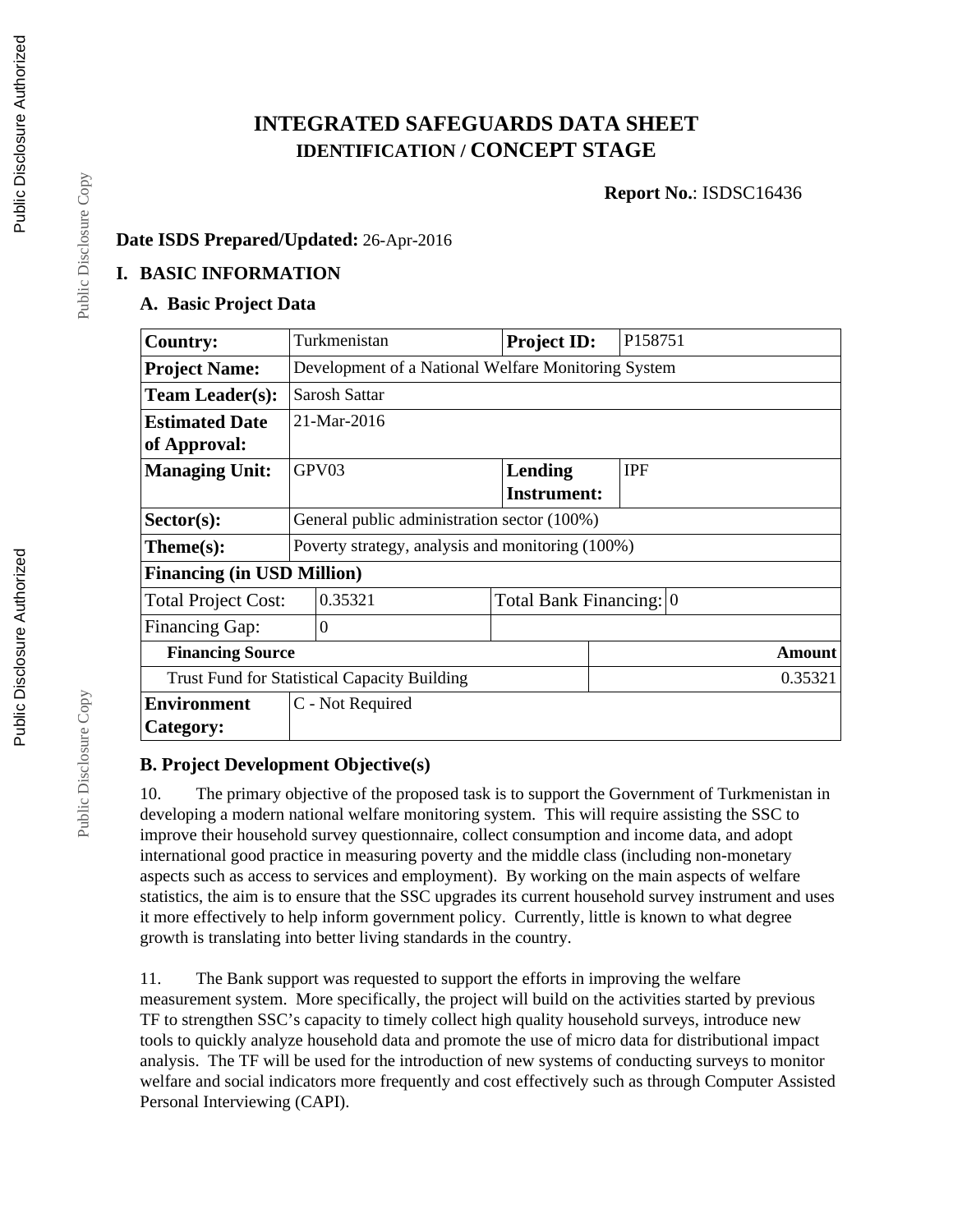#### **C. Project Description**

13. The proposed project would provide technical assistance to the State Committee of Statistics (SCS) of Turkmenistan, especially the departments conducting the household survey, and transfer knowledge on best practices of welfare measurement and monitoring, including introduction to CAPI (Computer Assisted Personal Interviewing) methodology based on Survey Solutions software. The technical assistance is comprised of two main stages. The first stage will require a review of the existing steps involved in measuring welfare such as sample design, survey questionnaire, and survey implementation. The second stage will provide training to the Statistics Committee on CAPI implementation with Survey Solutions software, welfare measurement and methodology including the consumption aggregate, estimation of welfare lines, vulnerability and middle class measurement, and non-monetary welfare index.

#### Stage 1: Household Survey Review

14. The objective of this stage is to understand the existing official system for monitoring monetary and non-monetary welfare (if any) and capacity of SCS in implementing CAPI in order to ensure that the technical advice provided at later stages builds upon existing systems. This stage will consist of workshops, consultations/interviews, technical review, and study tour.

15. Based on review of baseline status of the welfare measurement system in SSC the project consultant will conduct analysis and provide a high-level report and advice on the Turkmenistan household survey on the following key survey aspects:

• The sample design review and advice will cover the SCS's sampling approach, sample selection, sampling frame, sample size, and survey weights.

The review of the survey questionnaire will focus on issues of whether it collects relevant and sufficient information for measuring monetary and non-monetary welfare in Turkmenistan.

The survey implementation review will aim to document the SCS's activities that take place before the fielding of the survey (for example, manuals, training, data entry), activities while the survey is in the field (such as supervision, transportation, communication, and data management), data entry and processing, and activities required after the survey is complete (debriefing, preparation of the final data set and documentation), and data analysis. Also, the capacity of the SCS staff to implement CAPI for official household survey data collection will be evaluated.

16. A review of the welfare measurement approach currently used for both monetary and nonmonetary poverty. The purpose of this review is to provide a common in-depth understanding of the instrument used to measure welfare in Turkmenistan. The depth of the discussion will depend upon the level of detail shared by the SCS officials. This phase will deliver one report which: (i) describes the SCS's sample design, survey questionnaire, survey implementation process, and welfare measurement methodology and (ii) provides high priority recommendations for improving the household survey in order to better measure welfare.A study tour of selected SCS officials to 3-4 countries [possibly, Moldova, Kazakhstan, Kyrgyzstan and Armenia] will be suggested in order to see how different statistics departments approach collection and analysis of household survey data, including in CAPI.

Stage 2: Welfare Measurement and New Technologies in Data Collection

17. The objective of Stage 2 would be to provide practical training to the SCS on how to measure monetary and non-monetary welfare including the size of the middle class (since poverty is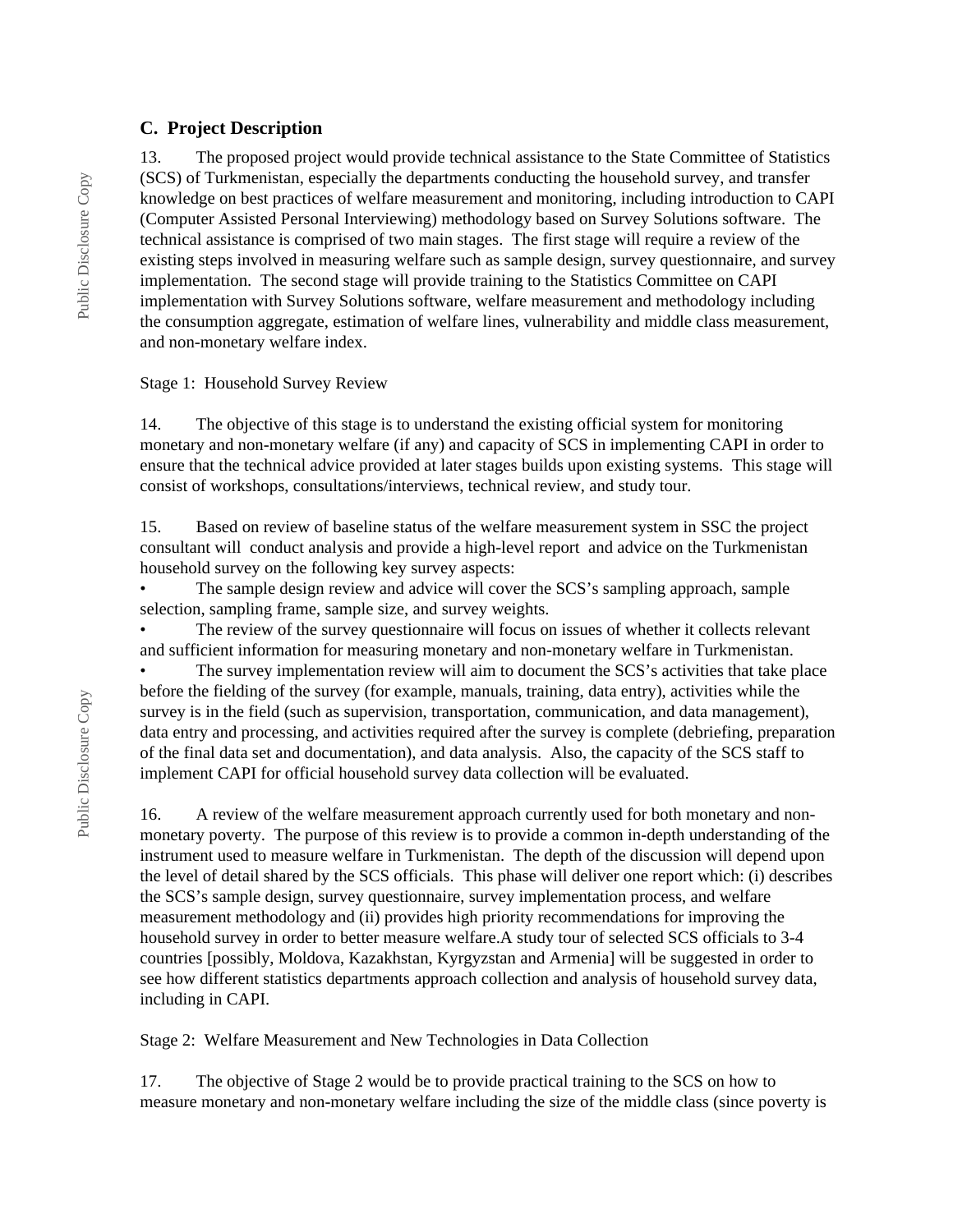a sensitive issue), CAPI. This stage builds upon the knowledge gained from the review stage and focuses on knowledge sharing.

18. The workshop on measuring monetary welfare will provide training on computing the consumption aggregate, establishing/estimating a welfare lines, a middle class line, and measuring the level/rate of vulnerability and the middle class. The data used for the training should be the government's existing official household survey data and this should be provided in confidence and specifically for the purposes of this training.

19. The workshop on non-monetary welfare will introduce the concept and techniques of measuring welfare from multidimensional perspective. The workshop will provide an overview of approaches used to measure multidimensional welfare and the methodology for estimating the index, covering selection of dimensions, indicators, cut-offs and then decomposing the dynamics of the index overtime.

20. The workshop on CAPI will provide hands–on training on fundamentals of implementing CAPI for official household survey. It starts with focused training on implementation of "Survey Solutions"- a Bank software that is used to design, structure and implement the household questionnaire in electronic (tablet) format. The workshop will cover topics relevant for setting up a first survey in CAPI format: technical requirements for servers, wireless/transmission networks, tablets and operation systems. Depending on capacity and interest of SCS the workshop can be followed up by pilot field test of selected module of official household survey.

21. An Operational Manual on all methodological aspects of measuring monetary and nonmonetary welfare will be produced to ensure sustainability of the methodology. Currently there is no practice and methodology in place to construct a national welfare line in Turkmenistan. The team will provide all the required methodological materials with international experience in welfare measurement.

### **D. Project location and salient physical characteristics relevant to the safeguard analysis (if known)**

# **E. Borrower's Institutional Capacity for Safeguard Policies**

**F. Environmental and Social Safeguards Specialists on the Team**

| <b>Safeguard Policies</b>               | Triggered?     | <b>Explanation (Optional)</b> |
|-----------------------------------------|----------------|-------------------------------|
| Environmental Assessment OP/<br>BP 4.01 | No             |                               |
| Natural Habitats OP/BP 4.04             | N <sub>0</sub> |                               |
| Forests OP/BP 4.36                      | N <sub>0</sub> |                               |
| Pest Management OP 4.09                 | N <sub>0</sub> |                               |

### **II. SAFEGUARD POLICIES THAT MIGHT APPLY**